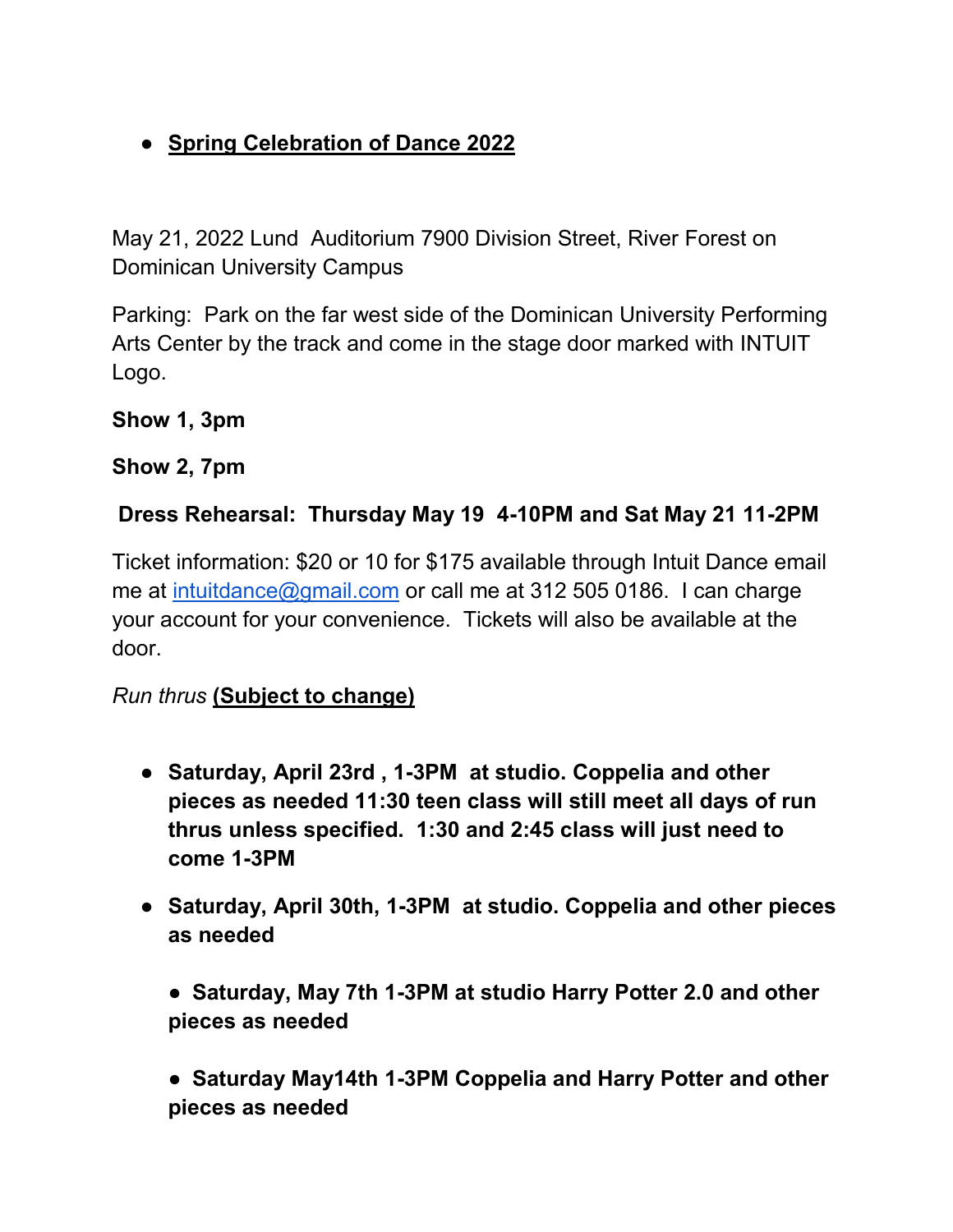**Wed** Dress Rehearsal 4 PM to 10 PM **Everyone in** *3pm show including: Coppelia, Musical Theater, Miss Diane's Contemporary, student work choreo 3, Jazz and Harry Potter Senior Tribute and Student work Choreo 4 will tech and dress after complete run through Of 3pm show* 

*- Little ballet classes 1,2 and 3 DO NOT ATTEND EVENING DRESS* Show Orders

**3PM Coppelia Intermission, Musical Theater, Ballet 3 Valse, Ballet 1 and 2 Galup, Contemporary Wed I am the Change I Want to See, Choreo 3 student work, Jazz, Intermission, Harry Potter 2.0**

**7PM Coppelia, Intermission, Musical Theater, Ballet 3 Valse (Wed 4PM and Saturday 10:30) Student work choreo4, Senior Tribute Intermission, Harry Potter 2.0** 

- Thursday May 19:
- **-4** to **5 TECH Coppelia**
- **5- 5:15 Musical Theater**
- **5:15-5:45 I Am the Change I Want to See - Contemporary Diane**
- **5:30 - 5:45 Student work choreo 3**
- **5:45- 6 Jazz**
- **6-7 Harry Potter**
- **7-7:30 Break**
- **7:30 Dress rehearsal complete run thru of 3pm show cues only for little ballet one, two and three no students for these pieces**
- **Run thru order Coppelia, Intermission, Musical Theater, I am the Change I want to See. Student work Choreo 3, Jazz, Harry Potter 2.0**
- **After everything is done tech and dress: senior tribute and Student work choreo 4.**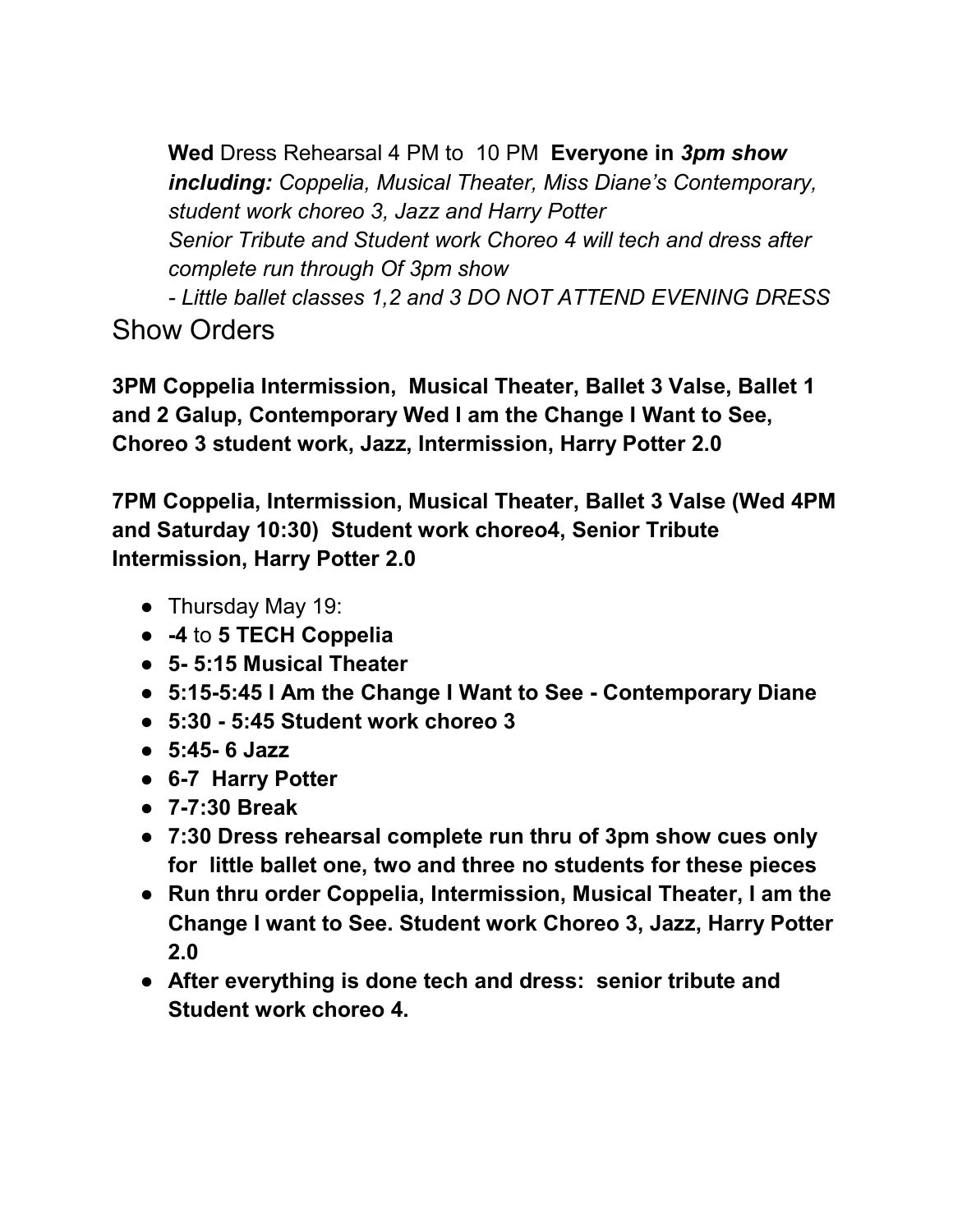### **Saturday May 21st Show Day.**

Schedule and Call times:

- **-11-11:30 AM Ballet Sunday 10:45 Valse**
- -**11:30 Ballet Sat 9:30 Galup**
- **12 Noon Valse Wed Ballet and Sat 10:30**
- **12:30 - 2 warmup and run at choreographer and director's wishes**
- **1Pm all Coppelia and Harry Potter for warmup**
- --**2pm**, Call Everyone in 3PM show who isn't there yet!
- -**3pm,** Show time
- -**4:30pm,** turn in costume *3pm cast*
- -**4:30-6pm,** break
- ● **-6pm,** Call time *7pm cast*
- **-7pm**, Show
- **-8:30**, turn in costume if not at studio this summer otherwise bring to studio this summer.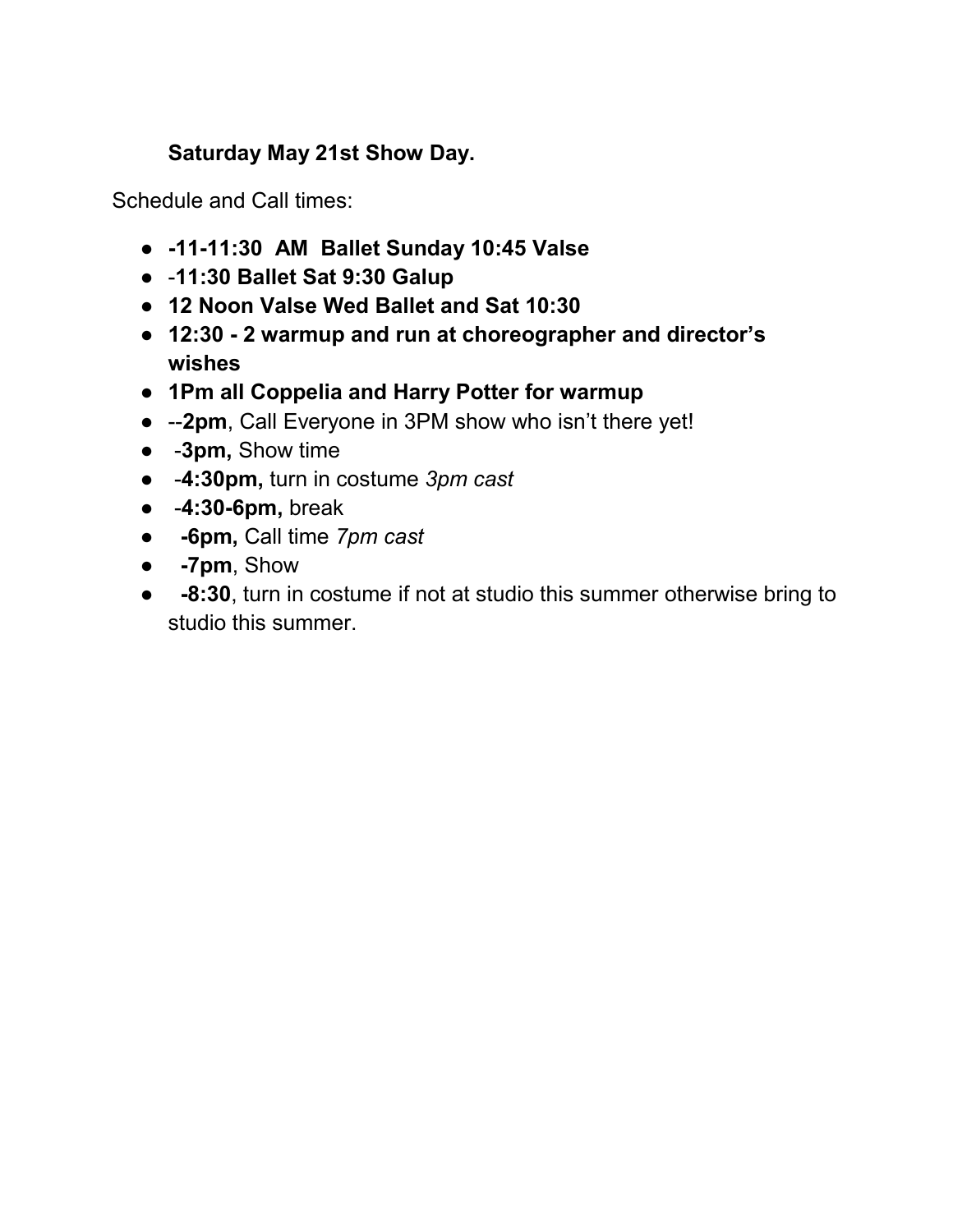#### **Specific Information for classes**

- **Ballet Saturday (9:30-10:15 class)**
- **Ballet Sunday. (10:45-11:30 class)**

-You dance in the 3pm show.

#### -**Dress Rehearsal: Sat. May 21**

### **11 – 11:30 for Sat class**

### **11:30- 12 for Sunday**

-2pm Call Time (Time to arrive at the theater backstage in costume) -2:30pm Audience Arrival -3pm Show

## **Costumes: Turn in after you dance! Bring clothing to put over tights and Leo. You may join your family at intermission to watch Harry Potter if you wish. Families sit in designated area so we can find you at Intermission.**

Sunday class you provide: skin toned tights and pink leotard and skin toned split- soled canvas ballet shoes. Skin- toned mask if still required.

Sat class: you provide black Leo tights and shoes Skin- toned mask if still required.

Intuit provides: colorful tutu and hair accessory

-Hair: off face and pulled back – bun is preferred **-**Make-up: a bit of make-up is ok: blush, lipstick, eyebrows – if masks are required then lots of eyes and brows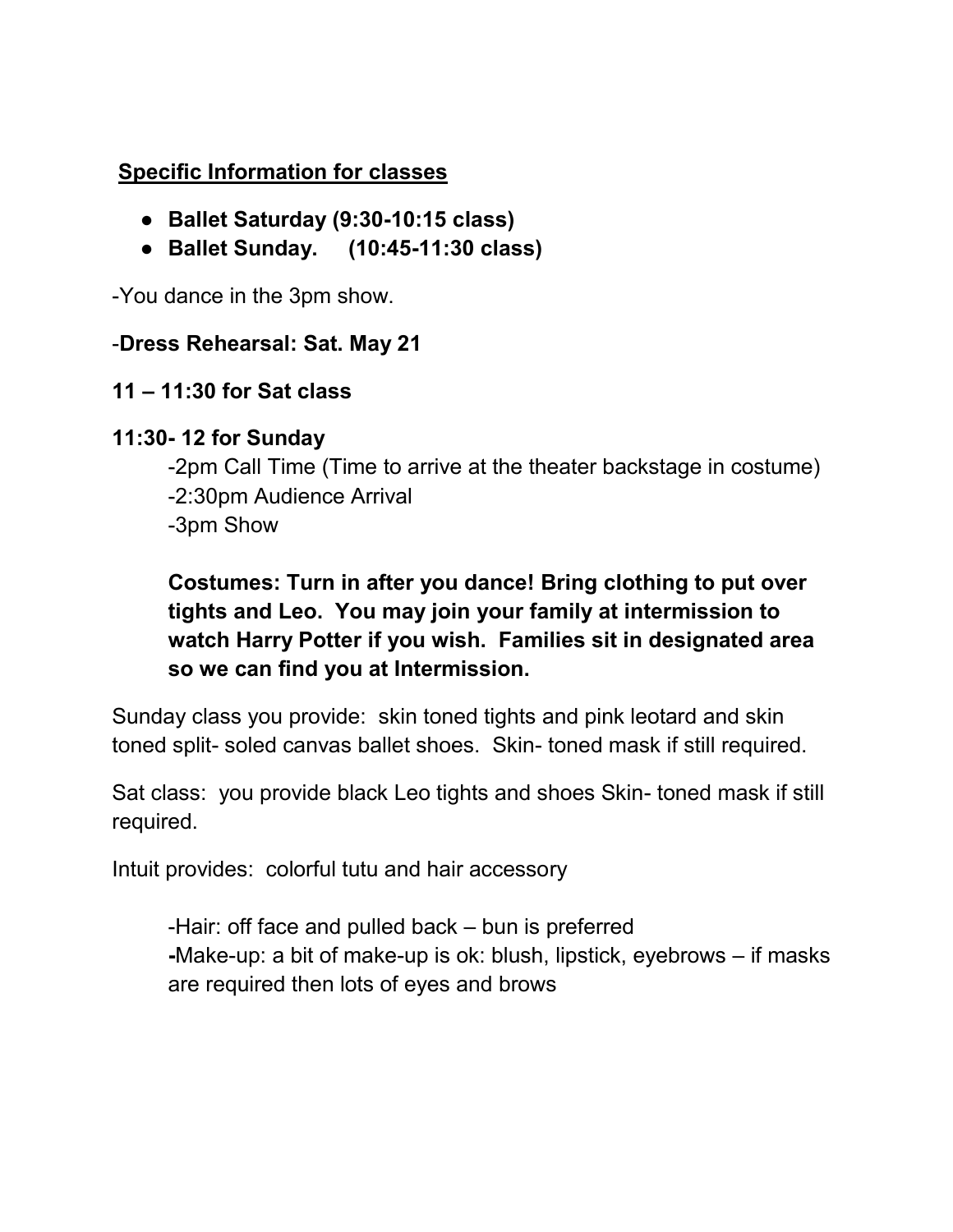**Ballet 3,4/5 + Performance Workshop: Wednesday (4-5PM class) and Saturday Ballet and Jazz (10:30)**

-You dance in the 7pm show on May 21

-**Dress rehearsal at the Lund 12 noon day of show**

-Call Time: 6 PM day of show when you need to be in your dressing room

-Audience arrives 6:30pm

-7pm Show -Turn in Costume

**Costumes: turn in after you dance. You may watch Harry Potter after you dance. Join your family in audience. Bring something to put over Leo and tights. Families sit in assigned area so we can find you at intermission.** 

You provide: Flesh tone tights and pink leotard and Skin tone split- soled canvas ballet shoes Skin toned mask if still required.

Intuit provides: colorful tutu and hair accessory

-Hair: off face and pulled back – bun is preferred **-**Make-up: a bit of make-up is ok: blush, lipstick, eyebrows – just

enough to show features if masks are required then lots of eyes and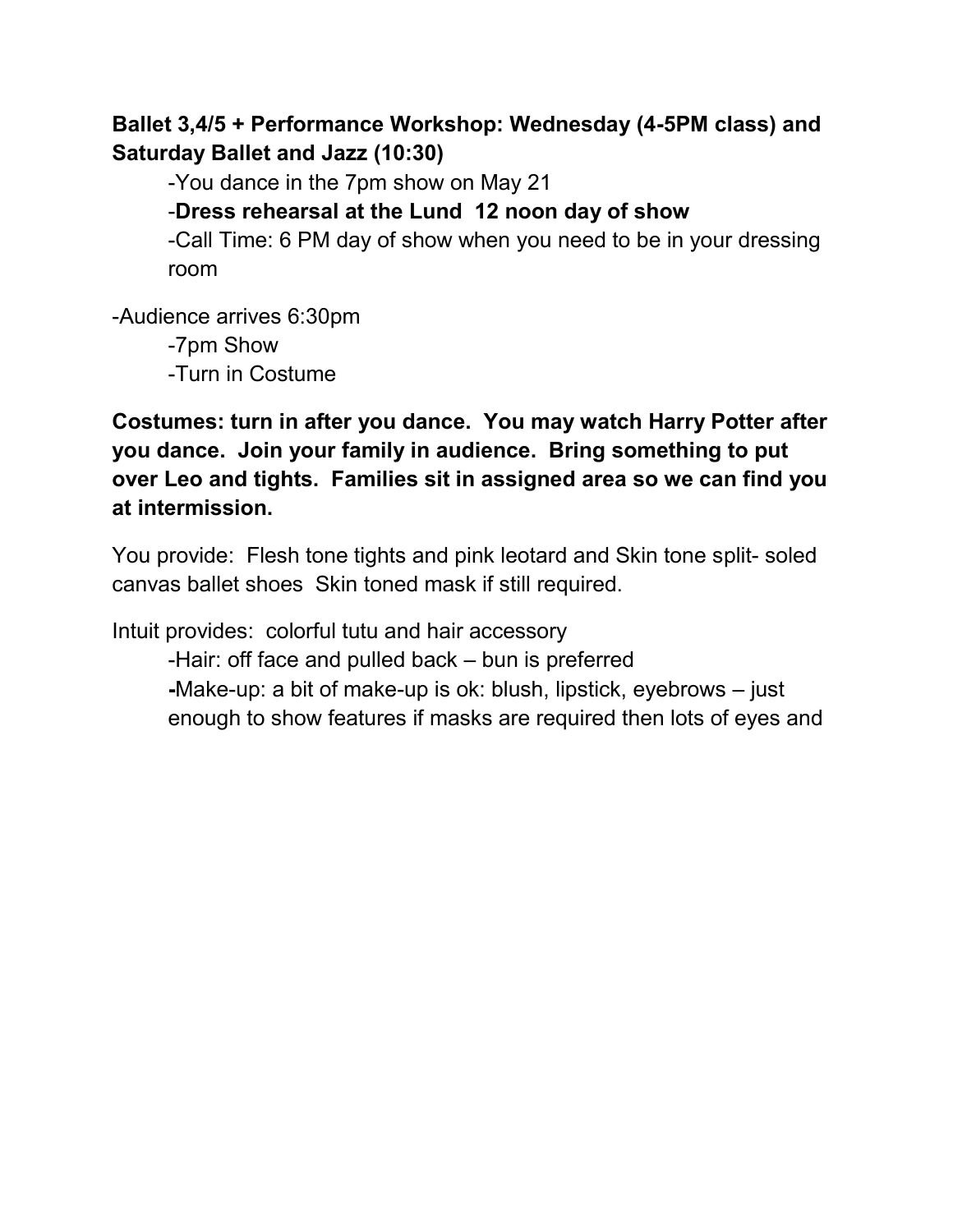#### **Contemporary 1, 2, 3, Wednesday 5:00:6:00**

**-**You dance in the 3pm show.

**-Dress Rehearsal 5 to 8:30 May 19** *We are going to tech the entire show, take a dinner break, then do a complete run-thru in costumes.*  We will try to get the youngest children out as soon as they are finished with their dance. I suspect they will be done close to 8:30. Please send food.

**- Day of Show** arrive at 2 PM

- Audience arrives 2:30pm

-3PM Show

- **turn in costume at end of show. May join families after they dance. Families please sit in lower half of auditorium in designated area so we can find you at intermission.** 

### **Costumes:**

-You provide: black tights and Leo and black canvas split soled ballet -if you are a mermaid (Rina, Sabrina, Maja remember to get bright colored leggings

-Hair: off face and pulled back – bun is preferred

-INTUIT provides costume

-Make-up: ok – blush, lipstick, eyebrows – just enough to show features – lots of eyes if mask requirement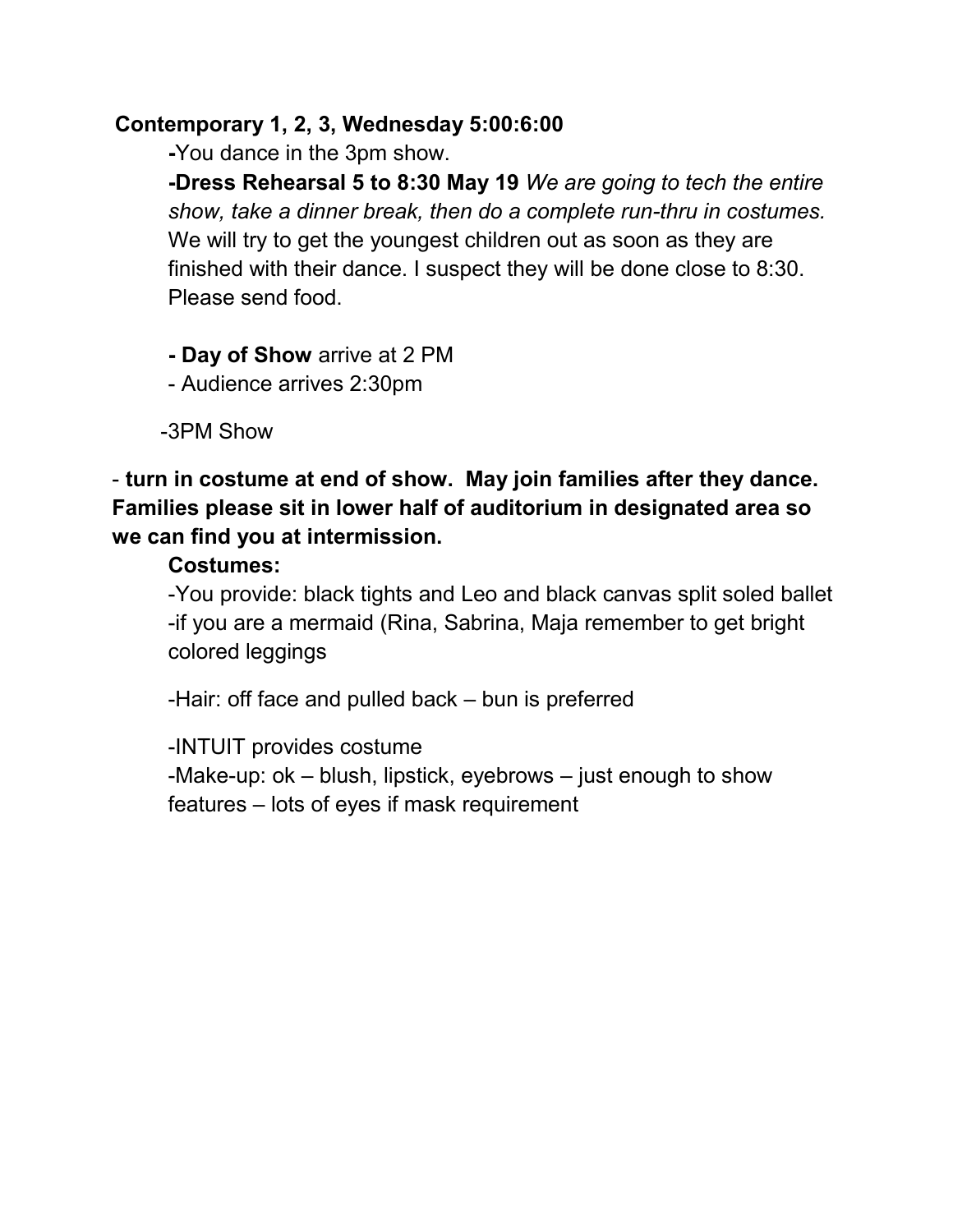x **Saturday Choreoworkshop I and 2 at 1:30**  -You dance in both shows 3pm & 7:30pm (Coppelia, Harry Potter ) **-Dress rehearsal: Thursday May 19 4- 9PM?**  *We are going to tech the entire show, take a dinner break, then do a complete run-thru in costumes.* We will try to get the youngest children out as soon as they are finished with book dance. I suspect they will be done close to 8:30. Please send food. -Call 1PM May 21 -2:30pm Audience arrival

-3pm Show

*-*4:30-6pm Break

-6PM call for 7pm Show

-6:30pm audience arrival

-7pm show

-8:30 turn in costumes

#### **Costumes:**

You provide:

blacktights, black sleeveless leotard and black split soled canvas ballet shoes. Skin toned face mask if needed. -Intuit provides: all costumes and hair accessory Hair: off face and pulled back – bun is preferred Make–up:  $ok$  – blush, lipstick, eyebrows – just enough to show features – if skin toned mask requirement a lot of eyes and brows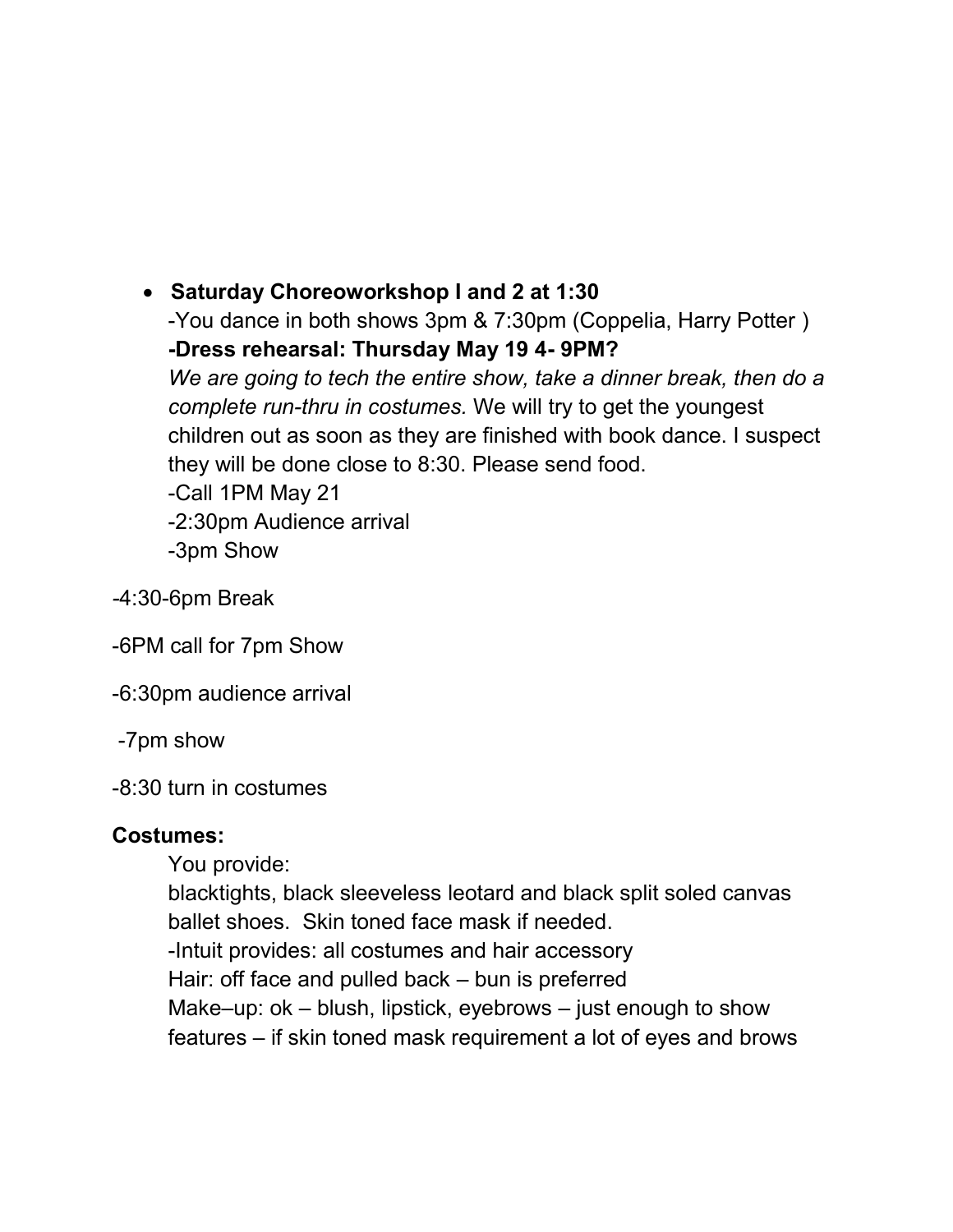#### **Choreoworkshop 3 Sat 2:45**

You dance in both shows 3pm and 7pm (various lead parts, etc) please follow dress as described in class, remember to have a flesh camisole and skin toned tights and shoes as a base and to under dress. Mermaids get bright colored leggings.

You dance in both shows 3pm & 7:30pm and are in various pieces

### · **-Dress rehearsal: Thursday May 19 4-10.**

· *We are going to tech the entire show, take a dinner break, then do a complete run-thru in costumes.*

- · -Call 1:30PM May 21 unless you are in a piece we need to run.
- · -2:30pm Audience arrival
- · -3pm Show
- · *-*4:30-6pm Break
- · -6PM call for 7pm Show
- · -6:30pm audience arrival
- · -7pm show

· -8:30 bring costumes back to studio. **If you are not dancing this summer turn in after show.**